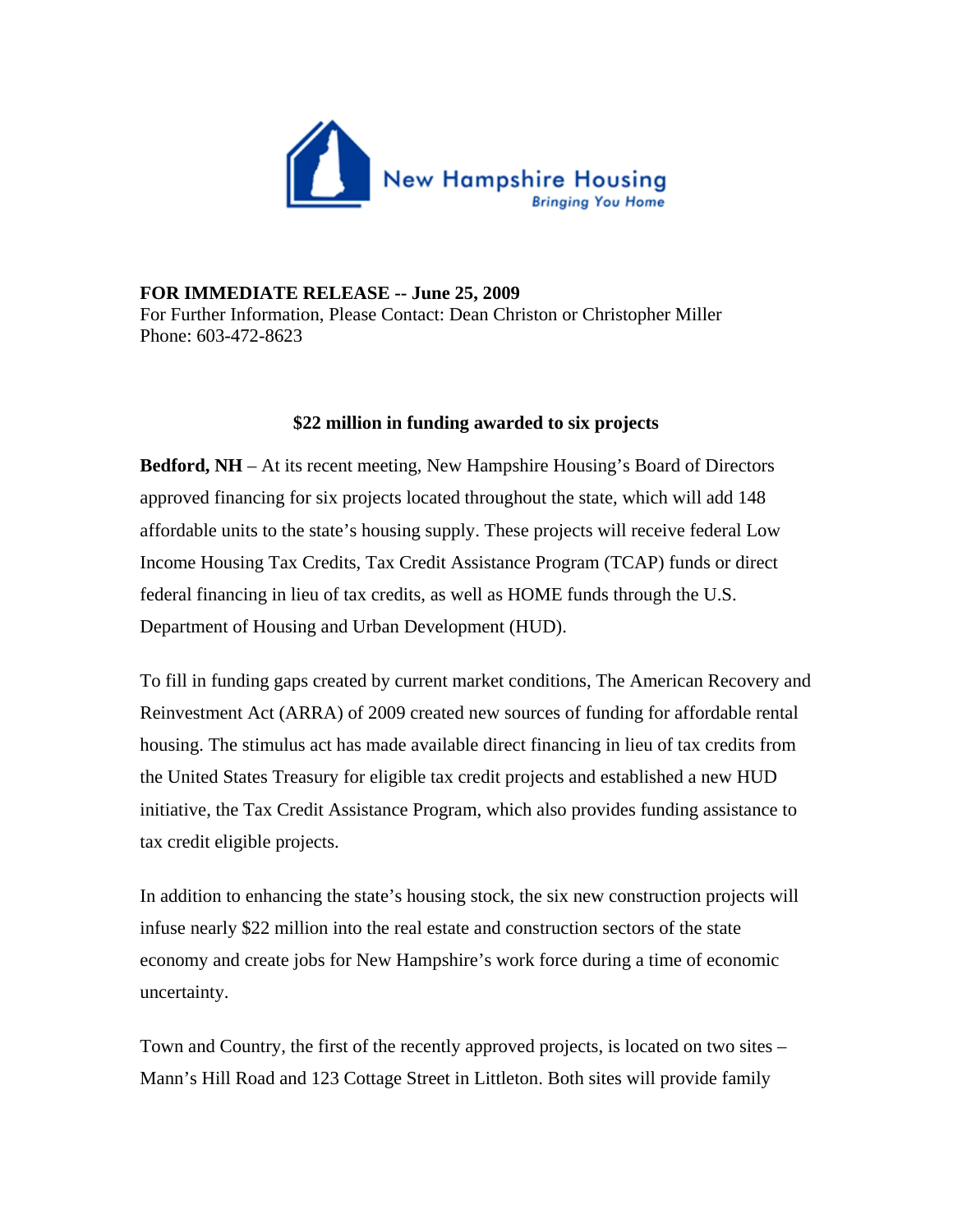housing with a total of 25 units. The Cottage Street property has an existing occupied residential building, which will be razed as part of the development. The developer, AHEAD Inc., plans to construct the Mann's Hill project first, and then permanently move eligible existing tenants in the Cottage Street property to Mann's Hill. All of the units at Town and Country will be for low-income households. The unit mix is 17 two-bedroom units and eight three-bedroom units. The project will receive direct financing in lieu of tax credits and federal HOME funds.

Romano Place will add 16-units to the successful 30-unit Romano Circle community to meet the ongoing need for affordable housing in Lebanon. The project is owned and managed by the Lebanon Housing Authority (LHA). There will be two one-bedroom units and 14 two-bedroom units with four accessible units located on the ground floor. The project will receive direct funding through ARRA's Treasury program.

Braemoor Woods will provide 26 units of housing for low-income seniors. Located in Salem, the project will be part of a larger community of multi-family market rentals and condominiums. There will be 21 one-bedroom units and six two-bedroom units. The project developer is Steven Lewis Inc. This project will receive direct financing in lieu of tax credits.

Manchester Housing and Redevelopment Authority (MHRA) plans to acquire a property currently owned by the Knights of Columbus on South Porter Street. The project proposal calls for the demolition of a cinderblock structure currently occupying the site in order to construct 31 units of senior rental housing. A large meeting room/public function space will be created within the newly constructed building, which will be conveyed back to the Knights of Columbus through a condominium structure. The project will receive Treasury funding and federal HOME funds.

Parmenter Place will consist of 25 family units in the North end of Concord. When complete, there will be 11 two-bedroom units and 14 three-bedroom units. The developer is Concord Housing Authority. The project will receive direct financing in lieu of tax credits.